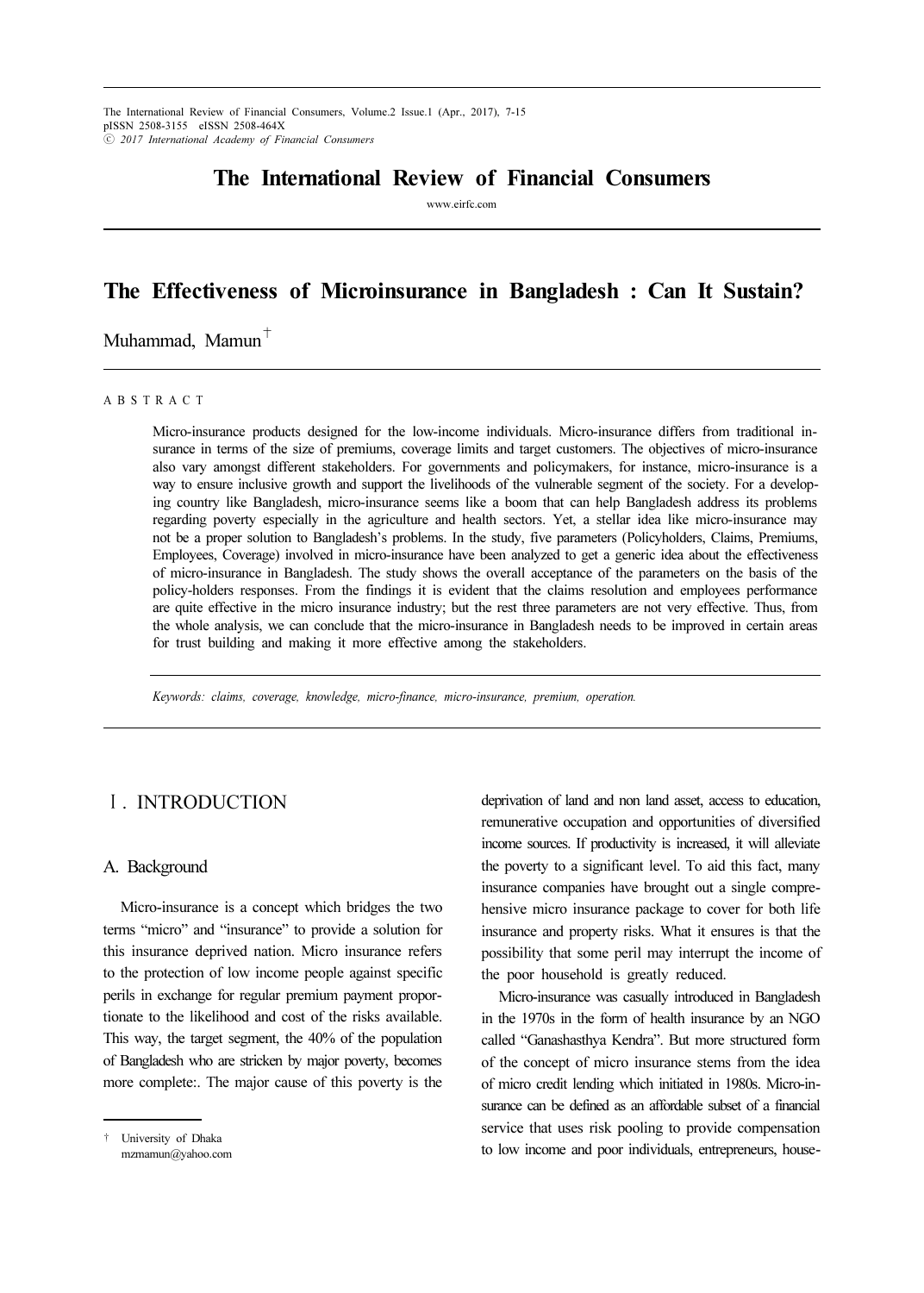holds or groups that are adversely affected by specific risks. While there may be great variance between different micro-insurance schemes, they generally share a number of key characteristics (Khan, 2013): 1) Targets low income and poor individuals and households, 2) Designed to pool risks faced by the insured, 3) Pricing is based on willingness to pay, and is proportional to the likelihood and cost of the risks involved, 4) Products are developed in collaboration with the communities they are supposed to benefit and 5) Products must be of substantive value to the poor in terms of addressing their vulnerability to poverty.

Micro insurance providers can be broadly divided into two categories: 1) Mainstream insurance companies, 2) NGOs/MFIs. Among the NGO/ MFIs, some are specialized in the provision of healthcare, while others provide a range of financial services as well (Ahsan and Barua, 2010). The sector is dominated by non-government organization microfinance institutions (NGO-MFIs). Other types of organizations which operate in this sector are private insurance companies and a couple of state-owned corporations (Khan, 2013). During early 2000, the Government of Bangladesh permitted Islamic insurance companies to operate; their insurance plans are known as "Takaful". Almost all major NGO's have micro insurance schemes which cover various factors such as outstanding loan balance, health, disability and in some cases even provide one time monetary benefit. In many cases, these micro insurance schemes are financed partly by donor funds. The areas in which micro-insurance has a prospect are mainly: dwelling, stables, stores and shops; pump sets, harvesters, threshers; handicrafts and household productions; and personal accident and hospitalization. Some MFI-NGO's are now offering the service of micro-insurance in the name of "self insurance" (Ali, 2011).

The micro insurance in Bangladesh has come a long way and currently it constitutes on average 30% of the income generated. At present, there are over 60 micro-insurance providers within the country and the growth rate of micro-insurance has been 33% in recent past, which is quite commendable. In the formal side, the most popular scheme is the Depository Pension Scheme (DPS), which gained popularity not because of its competitive premium rates, but because of people's familiarity with the term DPS as it was introduced earlier by some commercial banks.

One of the barriers for starting an insurance company is in the unavailability of the capital. None of the private life insurance companies have been able to raise a capital of more than Tk. 30 crore whereas the ideal amount should have been greater than twice. A main lacking that has been pointed out is the lack of proper training (Ahmed, 2011). One of the major challenges faced by micro insurance is the lack of proper regulation. While there are clear guidelines for general insurance practices, rules and regulations are not as well put for micro insurance plans. For a healthy growth and consistent growth in the micro insurance segment, a proper set of rules and regulations must be set up and implemented (Ali 2009). The government of Bangladesh is trying to improve the insurance acceptance by embarking on a reform program. As a first step, the government has replaced the Insurance Act 1938 with the Insurance Act 2010.

### B. Issue/ Problems

Bangladesh is situated in the delta formed by multiple rivers as they meet the Indian Ocean through the Bay of Bengal. Most of these rivers (Padma, Meghna and Jamuna for instance) are originated from the Himalayas which lie to the north of the country. The lofty Himalayas in the north and the funnel-like shape of the Bay of Bengal in the south have made Bangladesh one of the worst victims of the catastrophic ravages of natural disasters like floods, cyclones, storm surges, droughts, etc. These natural disasters render Bangladesh towards many losses: loss of agricultural production, loss of livestock, loss of livelihood and loss of lives (Sakib, 2012). And another notable fact about Bangladesh is that the country is highly dependent on its agricultural sector. A total area of 14.94 million hectares are cropped within the country, may it be singly, doubly or triply in a year. A staggering 47.5% of the total manpower of Bangladesh earn their livelihoods from this sector and cumulatively account for 19.29% of the country's GDP as of 2013.

When both of the above facts are combined, the consequence that natural disasters have on the economy of Bangladesh is overwhelming. Damages to the agricultural sector are defined as full or partial destruction of assets in the sector. This includes destruction to agricultural land, permanent plantations, irrigation or drainage systems, storage facilities, machineries, roads, etc. Production losses occur due to the loss of a full crop due to the calamity, or as a result of a decline in units yielded (Global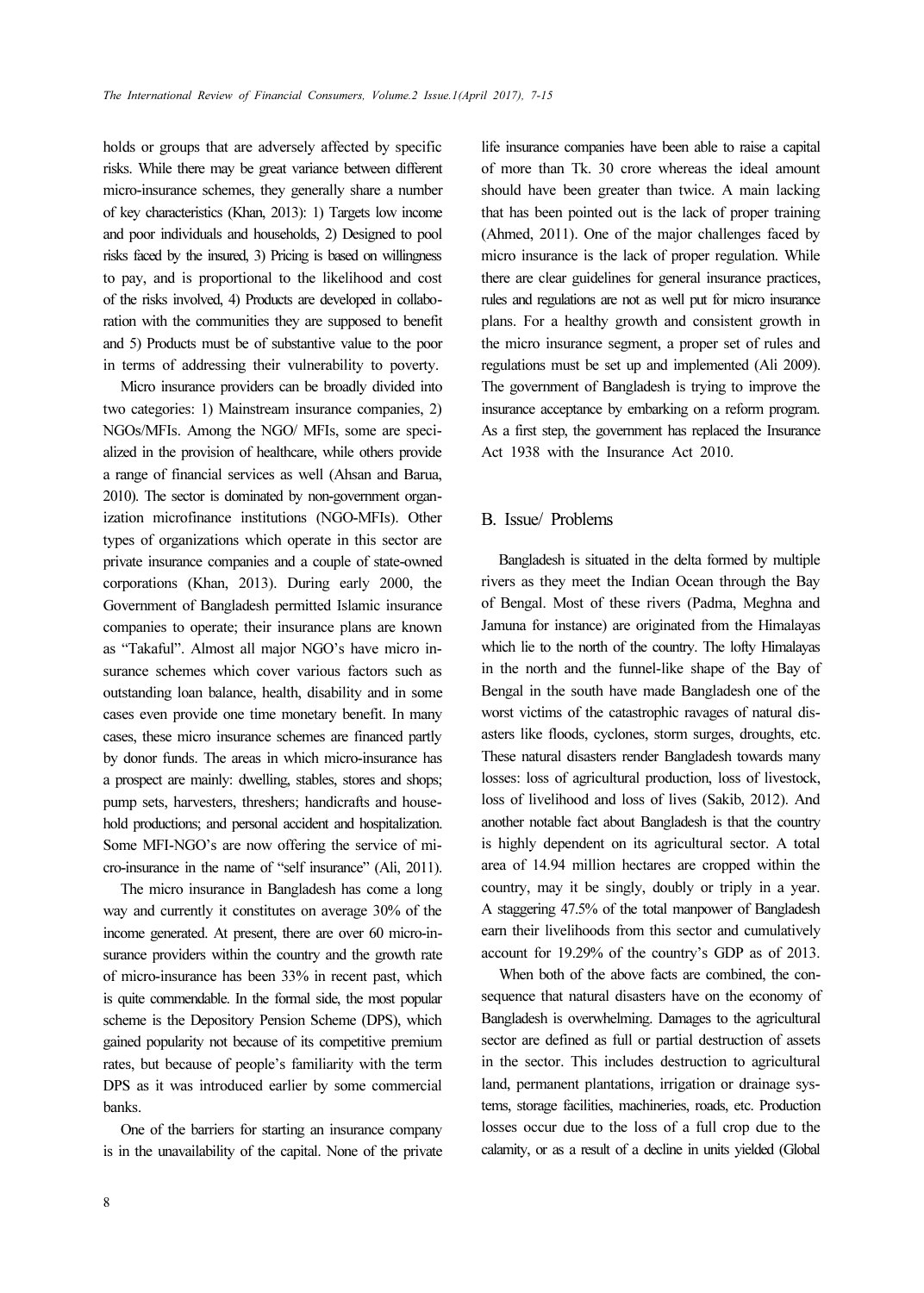Facility for Disaster Reduction and Recovery, 2008). When methods are looked upon on how to tackle these production and financial losses which the farmers suffer, one of the solutions that are often mentioned is the use of micro-insurance.

In Bangladesh, there exist a huge number of small and medium enterprises. The definition of SMEs, though poses many controversies, consistently point out that the businesses contain a small number of employees (below 25 as per Bangladesh Bank) and a small spread of fixed assets other than land and building (below Tk. 5,000,000 as per Bangladesh Bank) (Bangladesh Bank, 2010). In many cases, the assets held by these SMEs are insured by insurance firms. In a case study by Aliber (2001), it was stated that low-income entrepreneurs are particularly vulnerable to risks. Lacking adequate financial and other assets, the poor are exposed to the smallest economic shocks. Their vulnerability is exacerbated by the fact that low-income persons tend to live and work in riskier environments than wealthier people, with a greater likelihood of illnesses, accidents and thefts (Aliber, 2001). This pointed out that as the family of most of the entrepreneurs depends highly on income from this business, the insurance policies specifically aimed towards them can also be micro-insurance focused.

In Bangladesh, "insurance" is limited to only a certain proportion of the urban community and almost non-existent within the rural community. This narrow focus of insurance can be attributed to numbers of factors. The first and foremost is the fear of the public of being cheated. People have preconceived ideas about the existing insurance policies and do not welcome the new ideas as much as the company hopes they would. The rules and regulations regarding this sector are very vague and subjective. The companies themselves are afraid of being cheated due to provision of wrong and misleading information regarding claims, opening of fake branches. In addition lack of planning, lack of capital and lack of motivation are three major reasons for which the insurance industry has not had its desirable influence over the country. .

The span of micro-insurance is not only limited to the poor farmers from Bangladesh's agricultural sector. One of the major applications of micro-insurance can be in the public health sector. Bangladesh is a country where 88% of one's health expenditure comes from 'out-of-pocket' expenditure, 10% from non-profit institutions serving households and only a mere 0.8% from pre-payment and risk pooling plans (Werner, 2009). This is enough to show why micro-insurance cannot be popular in Bangladesh. All these lead us to our research question: With so high potential in this sector and with so many companies serving the general population, why is the micro-insurance not a common tool used by the households throughout Bangladesh? Is the micro-insurance sector truly effective?

### C. Objectives

The broad objective of the study is to find out the effectiveness of micro-insurance in Bangladesh. Specifically the study will look into:

- the level of knowledge of the existing policyholders on the policies that are being offered by the existing micro-insurance companies
- the coverage of micro-insurance within Bangladesh in terms of the assets that are being insured by the existing micro-insurance policies
- the problems faced by the policyholders in the process of insurance claims and settlements
- the problems faced by the policyholders in the process of payment of premiums
- the problems faced by the policyholders in the process of recovering the premiums following the maturity period
- the level of cooperation of the employees of the micro-insurance companies

## Ⅱ. INSURANCE INDUSTRY OF BANGLADESH

The insurance industry in Bangladesh is relatively small. Currently there are 77 insurance companies in Bangladesh (31 Life and 46 General). Of these 75 are private local, 2 public (1 Life and 1 General) and one foreign life insurance company. While the Insurance Act 2010 has been framed with the view to synchronize functions of the existing insurance companies, the regulatory body (IDRA) aims to overlook the industry and protect customer's interests. The Insurance Act 2010 now recog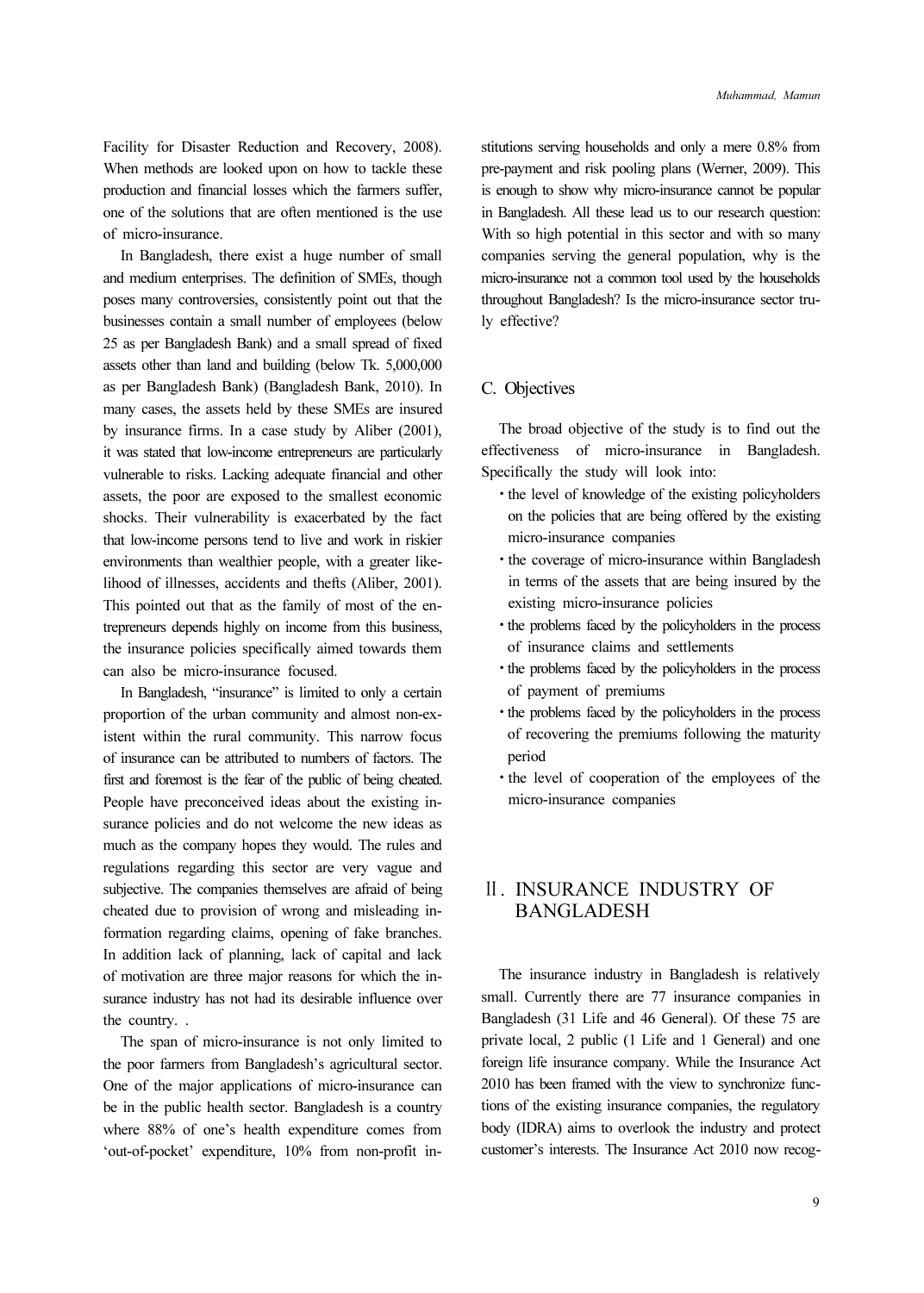nizes and brings under it other than the normal insurances, Islami insurances and micro insurance businesses. The act is making way for the micro insurance business opportunities in the insurance sector of Bangladesh, which has a great prospect for small and medium enterprises as well as the growing businesses, especially in the rural areas.

#### A. The Micro Insurance Industry

In 1980, Grameen Bank of Bangladesh started the revolutionary decision of lending money to poor people without collateral security. Inspired by this scheme, a life insurance company – Green Delta of Bangladesh – came forward in 1988 to provide financial security to the poor in the form of micro insurance at a small amount of monthly premium. Following this micro insurance spread among other life insurance companies at a rapid pace. To date, almost every life insurance company in Bangladesh operates at least more than one micro insurance project. In 2010, about two million new policies were sold under micro insurance, compared to a million in ordinary individual life insurance. The total micro insurance premiums in 2010 amounted to approximately half of ordinary and other life premiums.

For the last few years, micro-insurance portfolios of different companies have grown at an average rate of more than 20% per annum (Ali, 2011). This spectacular growth of micro-insurance in such a short period reflects the necessity and acceptability of micro-insurance among the masses in the country. Given that this trend is expected to continue in the years to come, premium income under the micro-insurance portfolio will likely to overtake ordinary life premium (Mamun, 2016).

### B. Types of Micro Insurance

A number of different types of micro-insurance is available in the market. Most commonly sold micro-insurance are mentioned below:

1. General Micro Insurance: This type of micro insurance aims to provide security towards everything other than life of the underprivileged in the economy. As a normal general insurance applies, the micro general insurance provides the same type of security at a much lower premium. This type of insurance is rare in the micro insurance scenario. Only recently has it been started to be of use by SMEs (Small Medium Enterprises) due to insurance being a condition for micro finance. The insurance is still limited to events of fire.

- 2. Micro Life Insurance: Like normal life insurances, micro life insurances provide security against the policy holder's life. The premiums are lowered to make it available for the lower income group segment of the country. From the survey observations, this type of micro insurance is yet to be popular with the target market.
- 3. Microtakaful (Islami Micro Insurance): This segment of micro insurance is the type of micro insurance being provided by Islami insurance companies.
- 4. Deposit Pension Schemes (DPS): This is the most popular micro insurance plan launched by the commercial life insurers. This gained popularity not because of the benefits it provides in relation to its premium rate but mainly because of the familiarity among the common people of a deposit scheme introduced by some of the commercial banks with the same title. The premium rates of DPS is determined usually by dividing the amount of sum assured with the number of premium installments payable during the term of the insurance. At maturity, total amount of premiums paid during the term is payable together with the accrued bonuses. A policyholder, instead of receiving the total amount of premiums at maturity, may exercise the option of pension benefit.

#### C. Micro Insurance in Public Health

One major prospect of micro insurance is the public health sector. It has been stated that micro-insurance can lower both the ongoing, preventive health cost and also the high catastrophic health cost for families affected by poverty in Bangladesh. The micro-insurance scheme of India has been criticized and it has been stated that that scheme will not apply to Bangladesh. This micro-insurance will reduce the tendency of rural people to turn to minimally-trained village pharmacists or traditional healers. Instead they will seek professional healthcare due to risk pooling. But to achieve all these, the initiatives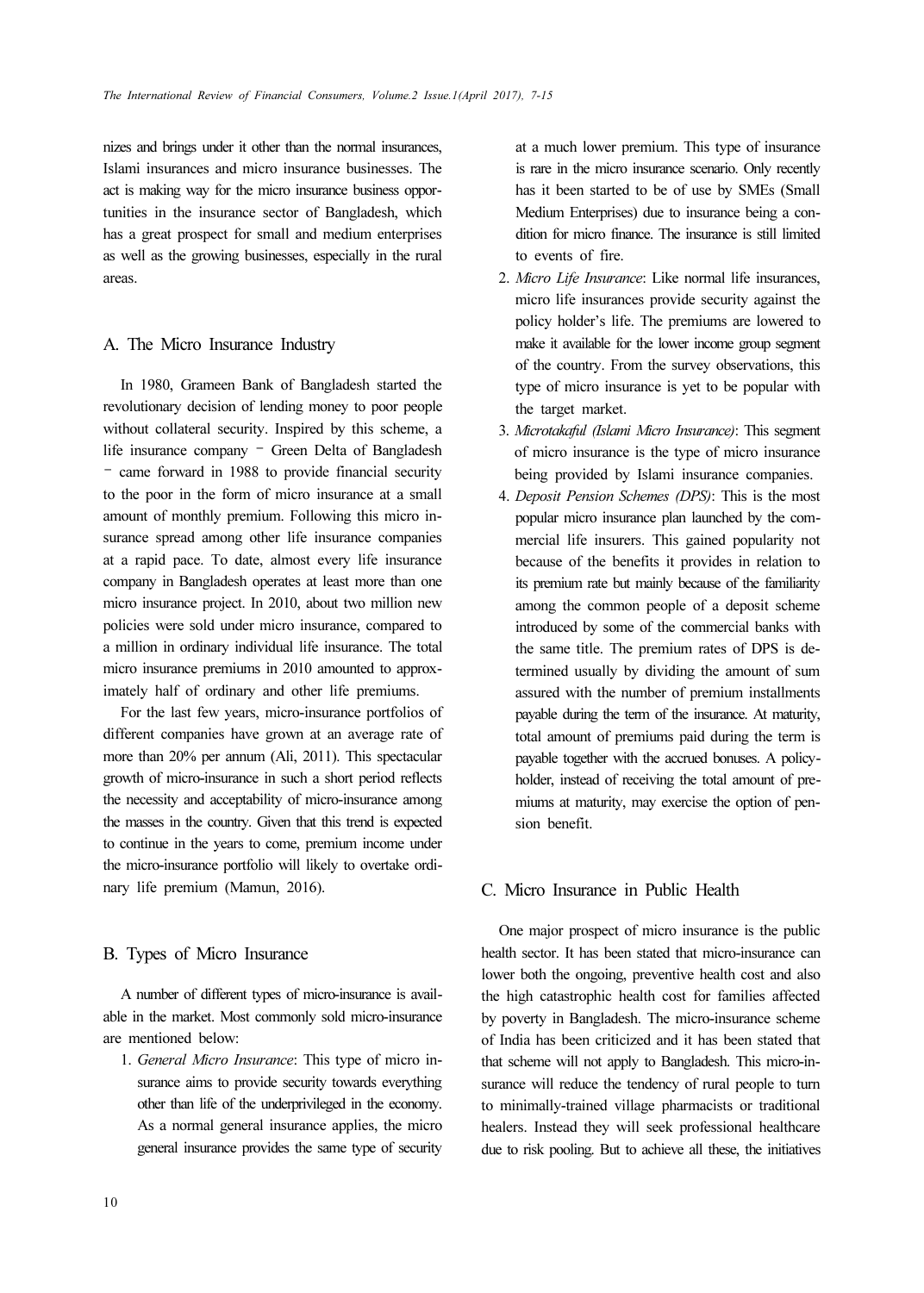must exercise adept level of professional management, product development, management information system and re-insurance.

## Ⅲ. METHODOLOGY

The study made use of both primary and secondary data and pertinent literature review. Forty existing policyholders of different micro-insurance companies were interviewed. In addition micro-insurance policymakers were also interviewed to understand the behavioral pattern of the policyholders and how it affects the policy. The secondary data includes various journal articles and reports on the micro-insurance sector of Bangladesh. This review helps us to understand the key factors that are posing barriers to the effectiveness of the policies.

A combination of non-probability judgmental and snowball sampling was used for sample selection. On the basis of co-ordination schema (Appendix 1) two sets of questionnaires were designed to carry out the survey:

- Questionnaire for the existing policyholders of micro-insurance policies: This is the main questionnaire for the research since most of the variables listed in the co-ordination schema are aimed at the existing policyholders of micro-insurance.
- Questionnaire for the micro-insurance policymakers: To cross check some of the complex variables and to check for the coverage of micro-insurance, interviews were carried out to some of the companies providing micro-insurance services.

The questionnaires ware pre-tested and necessary corrections were made. Using SPSS package different statistical tests were administered. The tests that include: Index analysis, frequency analysis, correlation analysis, one sample T-Test, etc.

## Ⅳ. FINDINGS AND ANALYSIS

### A. Knowledge of Policyholders regarding Micro-Insurance Aspects

As noted, the total number of insurance companies in Bangladesh is 77 of which 31 provide life insurance. Roughly 60 companies (both life insurance and MFIs) provide micro-insurance facilities (Khan, 2013). Majority of the respondents are policyholders of "micro life insurance". The study noted that the most of the respondents (83%) do not have the appropriate knowledge regarding the number of companies currently in the industry (Table 1). Regarding the respondents' idea about the other insurance offers of the company he/she is a policyholder showed that only 22.5% of the respondents are knowledgeable regarding other programs of the same insurance company. The study showed that 60% of the respondents have good understanding of the micro-insurance policy that he/she has taken. Regarding reason for choosing the micro-insurance policy shows that 70% of the respondents are aware of the repercussions of the policy. But quite a few (30%) adopted the policy being influenced by the words of another person or party.

### B. Claims of Micro-Insurance

In the Insurance industry claims settlement is a major hurdle for the policyholders. The first stage of the claim process in micro insurance is to validate the claim of the policyholder by performing a thorough background check via independent third party. The study noted that 7 (17.5%) of the sample policy holders (40) actually

Table 1. Respondents' knowledge regarding different aspects of the policy

| Knowledge                                                              | Aware    | Unaware    |
|------------------------------------------------------------------------|----------|------------|
| Knowledge regarding number of companies                                | 17%      | 83%        |
| Knowledge regarding the chosen micro-insurance policy                  | 24 (60%) | $16(40\%)$ |
| Knowledge regarding other programs of company                          | 9(22.5%) | 31 (77.5%) |
| Knowledge regarding the reason for choosing the micro-insurance policy | 28 (70%) | $12(30\%)$ |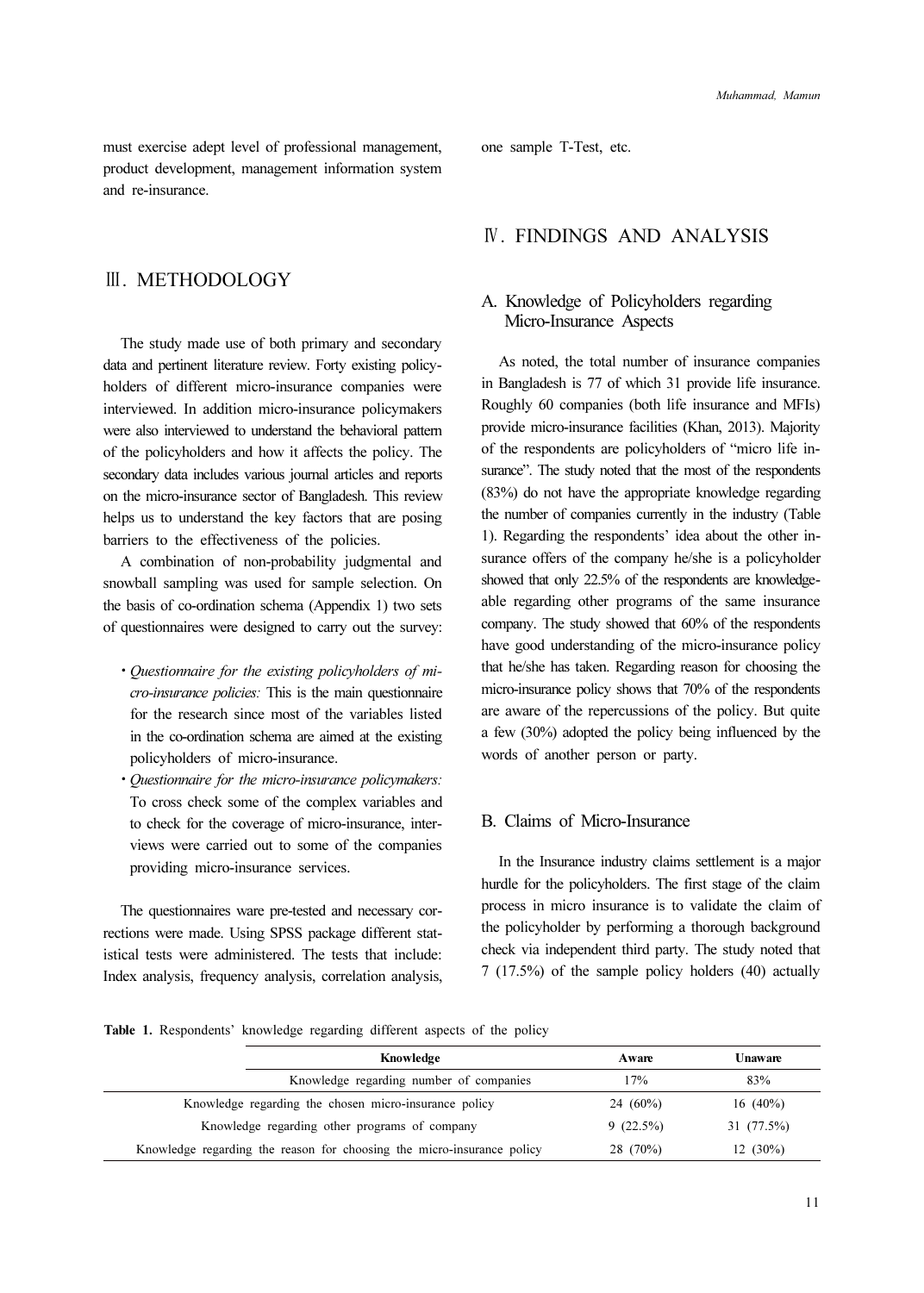made a claim in the tenure of their policy, while 82.5% policyholders have never applied for an insurance claim. The policyholders of micro-insurance perceive that the background check on claims is quite thorough (Mean Index = 0.78) in a scale of  $+2$  (Highly thorough) to  $-$ 2 (Highly careless) as noted from the responses.

Regarding acceptance rate of the claim the study noted about 71.4% (5 out of 7) of the respondents have experienced acceptance of their claim. The reasons for denial of the claims are mainly due to policy immaturity and policy nullification due non-payment of the premiums. The policyholders perceive that the acceptance rate of the claims is moderate (Mean Index  $= 0.48$ ) in a scale of  $+2$  (Very highly) to  $-2$  (Very low) as found from the responses.

The time taken for the companies to pay off the premium varies from 1-3 months with an average of 2 months. The policyholders' satisfaction is tested with the time taken for the company to evaluate, respond, and provide the claimed amount. It is observed that the policyholders are satisfied (1.00) with time taken for claim evaluation and response. The study also finds out that the respondents' satisfaction regarding amount they receive after a claim is made is not so strong (0.40).

#### C. Collection and Recovery of Premium

From the research, it is found out that the micro-insurance policyholders usually pay the premiums through three major ways: 1) company offices, 2) company agents, 3) bank accounts. The study noted that (Table 2) most of the payments are made through company office (37.5%) and company agents (40%). There are few (15%) who makes the payment through banks (15%), any of the three  $(2.5\%)$  or other unique ways  $(5\%)$ . Hence we can conclude that there are a number of methods of premium

Table 2. Different medium of premium payment

| Medium                           | Frequency      | Percentage |
|----------------------------------|----------------|------------|
| Through office                   | 15             | 37.5%      |
| Through agents                   | 16             | 40%        |
| Through bank accounts            | 6              | 15%        |
| All of the three mentioned above |                | 2.5%       |
| Other methods                    | $\mathfrak{D}$ | 5%         |
| Total                            | 40             | 100%       |

payment from different geographical locations of Bangladesh.

The study made two different considerations from the policyholders' perspective regarding premium payment. These are: 1) the policyholders' occupation, 2) the policyholders' expense patterns. The study noted that the premium collection process do not strongly consider the occupation of the policyholders (0.40) neither their expense patterns (0.35). The finding is strongly supported by the high correlation coefficient between these two variables  $(r = 0.884)$  found in the study.

Regarding incidence of fraud in micro-insurance companies 83% of the respondents have shown their concern, whereas 17.5% of the respondents are found direct victims of fraudulent activities. The typical fraudulent activities include: 1) fraud agents (32%), 2) fraud companies (36%) and 3) fraud paperwork (5%). The respondents seemed to have a generic negative perception of the companies when it came to effective handling of the frauds cases. According to the policyholders, the companies do not deal with frauds effectively (Mean Index  $=$  - 0.16), though, at a significance level of 5%, it cannot be concluded that the companies do not deal with frauds effectively.

From the managerial interviews it is found out that the time of payment of all the aggregated amount of the premium usually took two months from the completion of the necessary paperwork subsequent to the maturity of the insurance. But the study noted that the actual time of recovery of premium is a little over 4 months (4.11 months).

The policyholders were asked to mention how satisfied they were on the amount of premium recovered following the maturity of the policies. The results showed that the policyholders are somehow satisfied (Mean Index = 0.16) regarding the amount of premium recovered after maturity. At a significance level of 5 percent, the claim that the policyholders are satisfied with the amount of premium that they are recovering after the maturity cannot be accepted.

## D. Employee Involvement in Micro-Insurance Operation

#### 1. Employee behavior

Regarding behavior pattern of micro company in-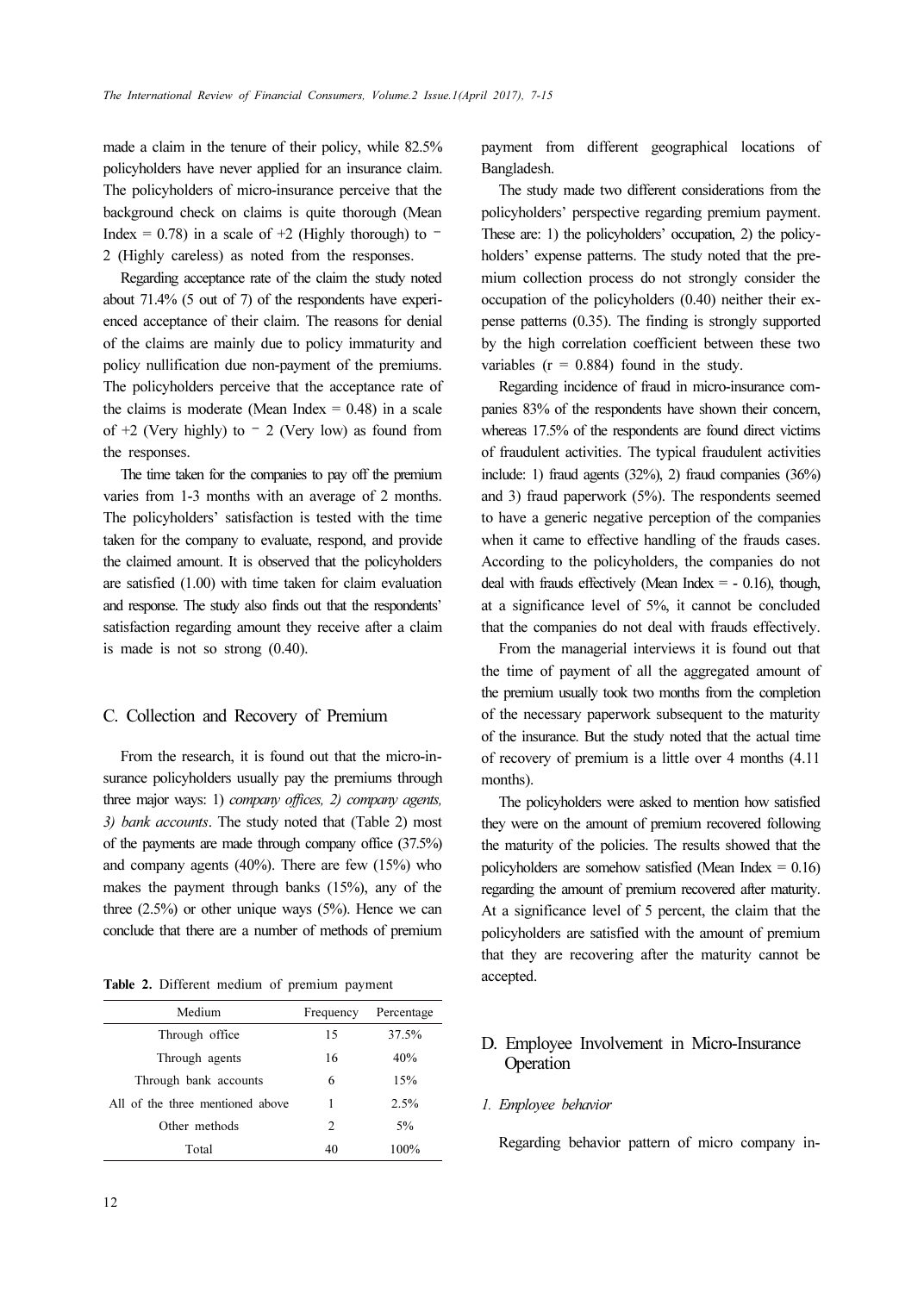surance employees it is found that about 10% of the respondents have experienced instances of misbehavior by employees/agents of the insurance companies. The perception of policyholders regarding the behavior of employees of the insurance firms supports above findings. The study observed that the respondents have a satisfactory perception towards the behavior of employees (Mean  $Index = 1.08$ ).

#### 2. Amount charged by agents

Regarding commission of agents the respondents think that it should not be more than 11.5%, which is a little less than the industry standard of 15%. This implies that according to the respondents the agents are paid more commission than they deserve.

### 3. Unrecorded payments

In the insurance industry, unrecorded payments can be held as the precursor for attempts at fraudulent activities. In this section we test whether the respondents have ever faced instances of unrecorded payment. The study noted that about 18% of the respondents have faced instances of unrecorded payment. This means that there are chances that these respondents are on the stepping stone of an attempt of fraudulent activity.

#### 4. Knowledge of employees

This section of the findings understands the findings regarding knowledge of the employees. The study found that the respondents judge the employees to be knowledgeable (Mean Index  $= 1.16$ ) and effective. The study further noted that a good percentage of the employees (25%) failed to explain the queries of the respondents.

#### 5. Visits by agents

In this section we test whether the frequency of visit made by agents is high or low for those policyholders who have to pay the premiums via agents. The study noted that a significantly large proportion of policyholders (87%) believe that agents make regular visits. This also proves that the companies are serious about premium collection and utilize their employees effectively for this purpose.

#### E. Coverage of Micro-Insurance

The study tried to find out whether micro insurance is able to cover most of the insurance needs of the people of Bangladesh. The Table 3 shows the perception of the respondents regarding the different items needs to be insured and the items they have already insured. From the table we can see that the most common item they have insured is the life insurance. Most people use micro insurance schemes for having the security of life. Fifteen (15) respondents out of 40 have micro life insurances. Security against housing, vehicles, hospitalization, retirement savings plans, and weather take a back seat when it comes to micro insurance. Very little people have made micro insurance against these items. On the other hand items like cultivation, pest attacks and diseases, livestock, primary health care, maternity do not even appear in the picture. Due to the sample frame and lack of awareness amongst the consumer market, micro insurances are not taken against these items.

However out of these items hospital, primary health care, retirement plan and maternity seem to have a potential demand in the market. Micro insurance companies need to educate its consumer market and accommodate such flexible or varied micro insurance schemes. In terms of effectiveness, we may safely claim that micro life insurance is being certainly effective looking at the number of people who have insured their life by a micro insurance plan.

Table 3. Different items need to be insured, are already insured

| <b>Items</b>                       | Items that<br>need to be<br>insured first<br>(f) | Items<br>that are<br>insured<br>(f) |  |
|------------------------------------|--------------------------------------------------|-------------------------------------|--|
| Hospitalization                    | 5                                                | 3                                   |  |
| Primary health care                | 5                                                |                                     |  |
| Maternity                          | 3                                                |                                     |  |
| Life Insurance                     | 4                                                | 15<br>1                             |  |
| Retirement savings plans           | 5                                                |                                     |  |
| Against weather                    | 4                                                | 1                                   |  |
| Against rising cost of cultivation |                                                  |                                     |  |
| Against pest attacks and diseases  | 1                                                |                                     |  |
| Livestock                          |                                                  |                                     |  |
| Housing                            | 3                                                | 1                                   |  |
| Vehicles                           | 7                                                | 1                                   |  |
| <b>Total</b>                       | 37                                               | 22                                  |  |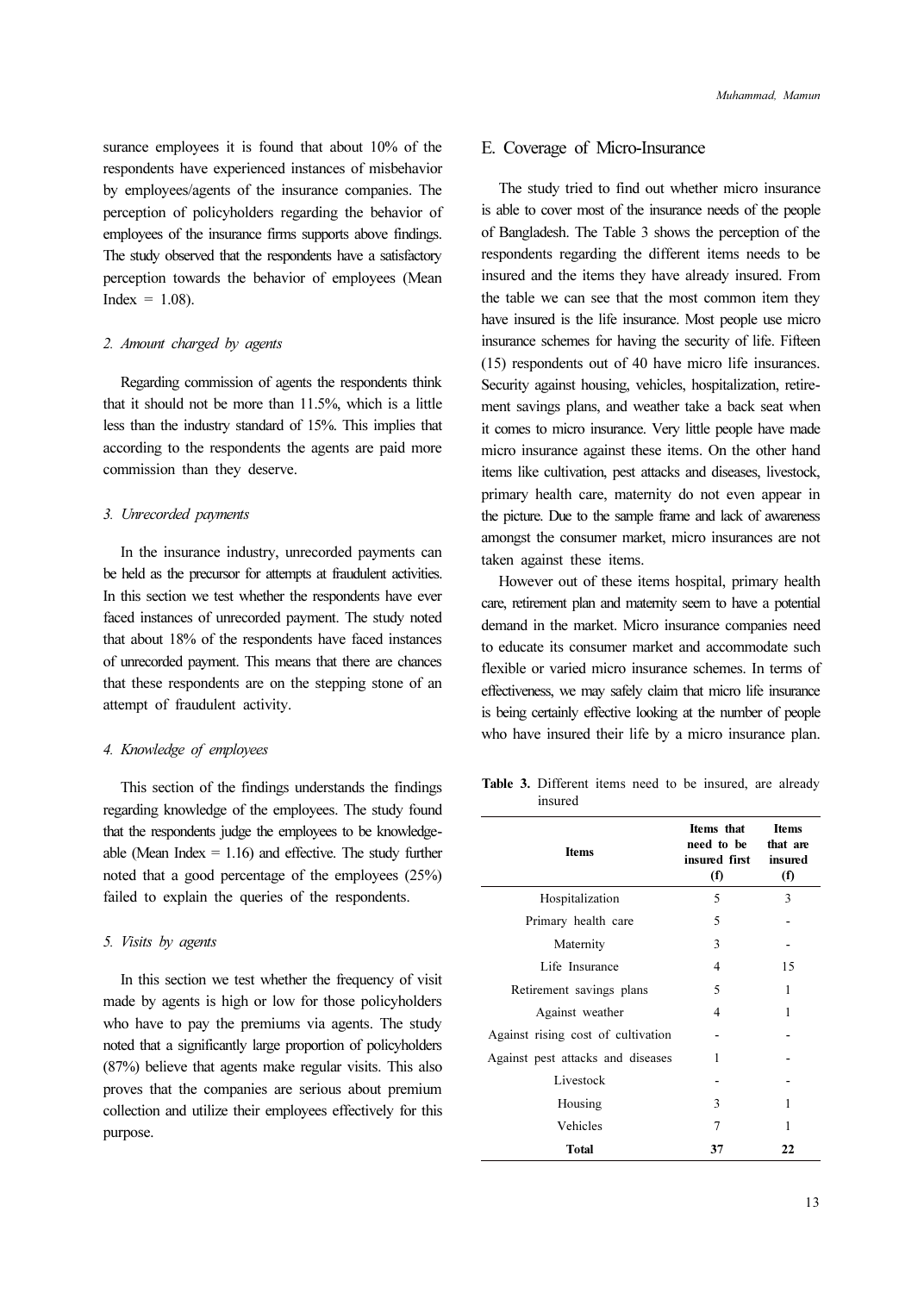However in terms of the other items in the table, micro insurance has a long way to go.

## Ⅴ. SUMMARY, FINDINGS AND **CONCLUSION**

Micro-insurance can't be said to be a stand-alone industry in the insurance sector of Bangladesh. The reason of buying the insurance plan revolves around factors such as family security and future planning. In order to measure the effectiveness of micro insurance 5 parameters divided into 16 complex variables, and 44 simple variables are considered. Each simple variable's effectiveness perceived by the policyholders has been measured in order to measure the effectiveness of the industry. The first parameter that has been tested is "knowledge of the policyholders regarding micro-finance aspects" and it seems to be not very effective by 4 different tests. The parameter deals with knowledge on the companies and the policy being used by the policyholder as complex variables.

The second parameter, "the micro-insurance claims settlement" is tested with 5 different statistical tests and is found highly effective in the insurance industry of Bangladesh. With complex variables acceptance of claim, amount of claim, and time required for claim settlement, respondents gave us a holistic idea of the claim scenario in the micro insurance industry. The third parameter "collection and recovery of micro-insurance premium" is tested with a total of 6 statistical tools and was found to be non-effective in the micro-insurance industry. Starting from the method of collection, timing and frequency of collection, fraudulent activities during collection, and recovery of premium, showed in details as how this segment of the micro insurance industry is lacking behind in terms of effectiveness.

The fourth parameter, "employee involvement in micro-insurance operation" was tested with 7 statistical tools and found to be marginally effective. The complex variables taken into consideration while dealing with this parameter include the perception of the policyholders on the behavior of the micro-insurance employees, amount charged by agents, any sort of misbehavior, instances of unrecorded payments, etc. The fifth and final parameter, "the coverage of micro-insurance" deals with the variety of insurance schemes available in the micro insurance industry is found highly ineffective. This basically means that there is a gap between the demand of the policyholders of micro-insurance in Bangladesh and the policies provided by the insurance companies in this industry.

Overall it can be said that the micro-insurance sector of Bangladesh is not very effective. Thus, for sustenance and further growth, the micro-insurance in Bangladesh needs to be improved in certain areas for stakeholders' trust building, reliance and conviction.

## References

- Ahmed, M. S. (2011). The state of insurance industry in Bangladesh. Retrieved March 2014, from Economic Observer: http://www.economic-observerbd.net/details.php? news=252.
- Ali, K. M. (2011). Landscape of microinsurance in Bangladesh- Poverty alleviation and need for mutual microinsurance. Retrieved March 2014, from ICMIF Microinsurance: http://www.microinsurance.coop/technical-inform ation/landscape-of-microinsurance-in-bangladesh
- Ali, M. K. (2009). Microinsurance in Bangladesh:A Promising Sector. Retrieved March 2014, from Me Insurance Review: http://www.primeislamilifebd.com/aritcle/MicroI nsBd.pdf
- Aliber, M. (2001). Social Finance Programme and InFocus Programme on Boosting Employment through Small Enterprise Development. International Labour Organization, Employment Sector. Johannesburg: International Labour Organization. Retrieved May 29, 2014, from http://www.ilo.org/wcmsp5/groups/public/@ed\_e
- mp/documents/ publication/ wcms\_117977.pdf Bangladesh Bank. (2010). SME Credit Policies and
	- Programmes. Bangladesh Bank, SME & Special Programmes Department. Dhaka: Bangladesh Bank. Retrieved May 29, 2014, from http://www.bangladesh-bank.org/sme/smepolicye. pdf.

Bangladesh Bureau of Statistics. (2014). Bangladesh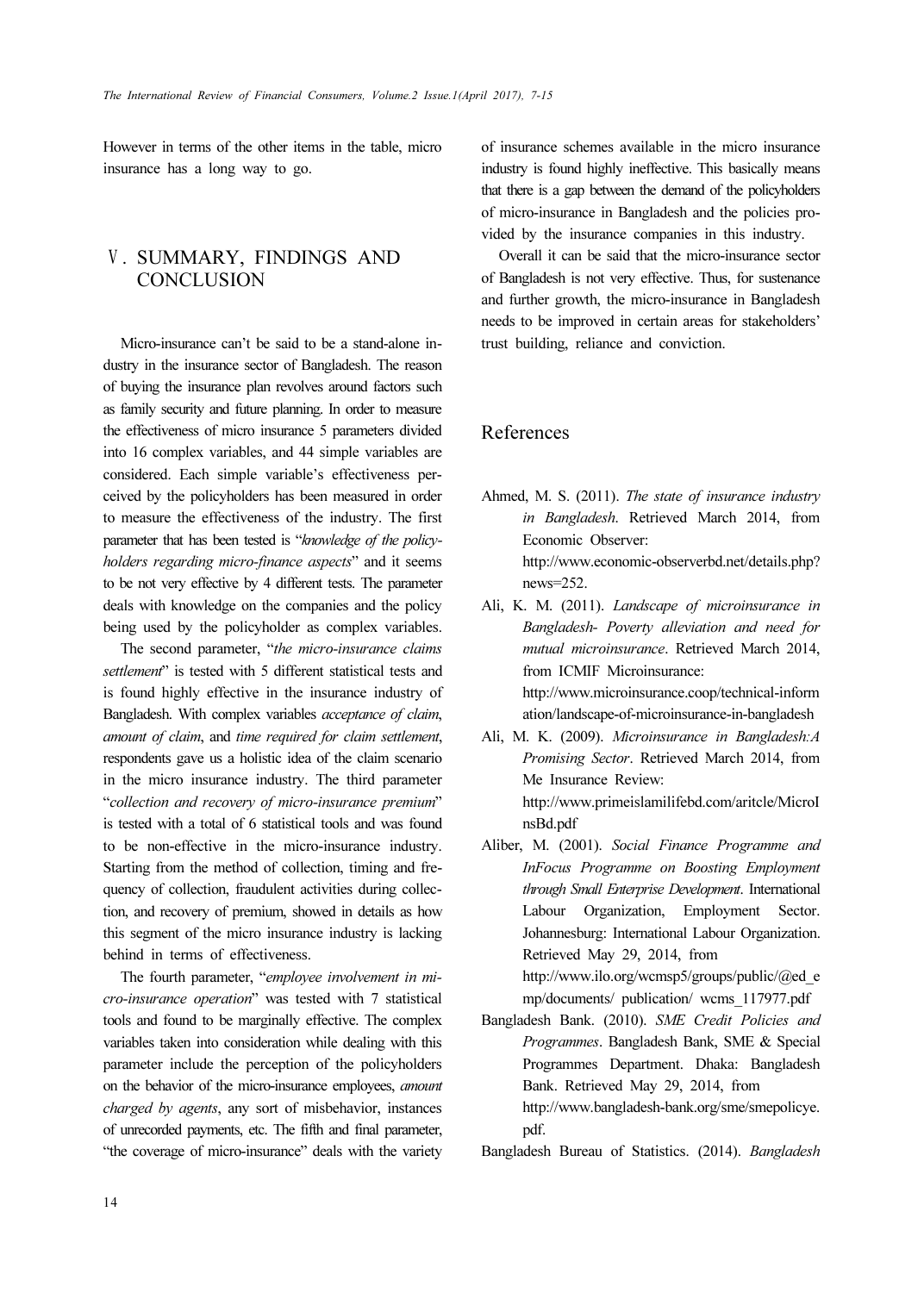Bureau of Statistics. Retrieved May 27, 2014, from Bangladesh Bureau of Statistics: http://www.bbs.gov.bd/Home.aspx

Global Facility for Disaster Reduction and Recovery. (2008). Disaster, Damage, Loss and Needs Assessment: Training Guidelines. Global Facility for Disaster Reduction and Recovery. Retrieved April 2014, from http://www.preventionweb.net/files/13019\_53002

0WP0P110410Box345586B01PUBLIC1.pdf

Insurance Development and Regulatory Authority Bangladesh. (2014). Index. Retrieved June 15, 2014, from Insurance Development and Regulatory Authority Bangladesh:

http://www.idra.org.bd/idra-org/index.htm

- Insurance Development and Regulatory Authority Bangladesh. (2014). List of Insurance Companies in Bangladesh. Retrieved June 15, 2014, from Insurance Development and Regulatory Authority Bangladesh: http://www.idra.org.bd/idra-org/Ins-Com.htm
- Mamun, M. Z. (2016). Problems and Prospects of Insurance Business in Bangladesh from Companies Perspective, Insurance Journal, Bangladesh Insurance Academy, Vol. 62, pp. 5-48, April 2016.
- Ministry of Agriculture. (2014). Bangladesh Agriculture at a Glance. Retrieved March 2014, from Ministry of Agriculture, Government of the People's Republic of Bangladesh:

http://www.moa.gov.bd/statistics/bag.htm

Khan, S. R., Mizan R. (2013). Assessing Microinsurance as a Tool to Address Loss and Damage in the National Context of Bangladesh. Loss and Damage. Retrieved April 2014, from

http://www.lossanddamage.net/download/7078.pdf

- Sakib. (2012, February 3). Natural Disasters in Bangladesh. Retrieved April 2014, from Water Resource Energy Forum: http://wreforum.org/nsakib520/blog/2564
- Ahsan, Syed M. and Barua, S. (2010). Toward an Efficient and Sustain: The Regulatory Perspective. Dhaka: Institute of Microfinance.
- The Lawyers and Jurists. (2013, March 5). Problems and prospect of insurance Business in Bangladesh. Retrieved from The Lawyers and Jurists: http://www.lawyersnjurists.com/business/bank-an d-financial-institutes/problems-prospect-insuranc e-business-bangladesh/
- Werner, W. J. (2009, August). Micro-insurance in Bangladesh: Risk Protection for the Poor? Journal of Health, Population, and Nutrition, 27(4), 563-573. Retrieved March 2014, from http://www.ncbi.nlm.nih.gov/pmc/articles/PMC2 928102.
- Werner, W. J. (2009, August). Micro-insurance in Bangladesh: Risk Protection for the Poor? Journal of Health, Population, and Nutrition, 27(4), 563-573. Retrieved March 2014, from http://www.ncbi.nlm.nih.gov/pmc/articles/PMC2

928102.

| Received/ | 2016. 05. 20 |  |
|-----------|--------------|--|
| Revised/  | 2017. 02. 28 |  |
| Accepted/ | 2017. 04. 24 |  |